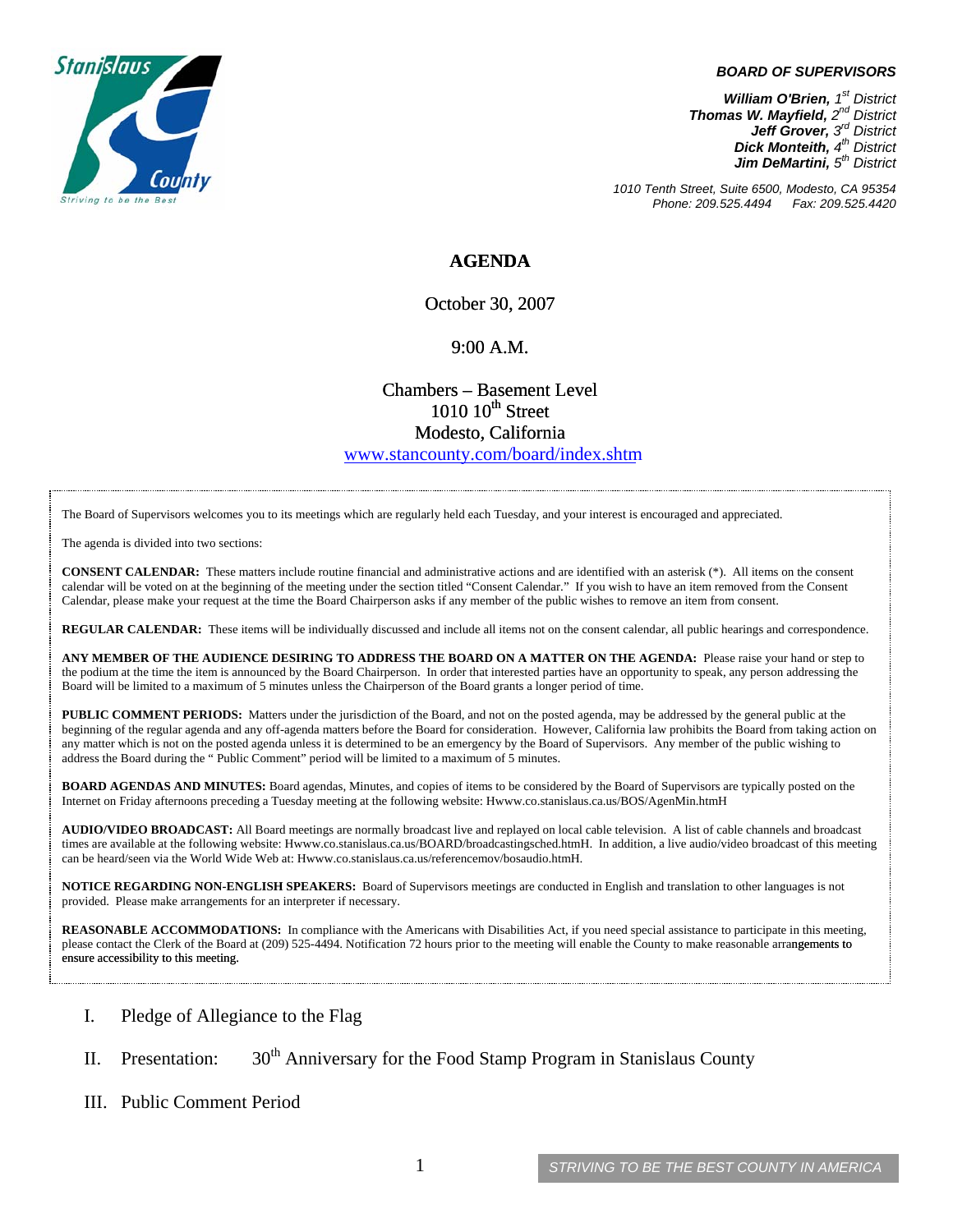## IV. Consent Calendar

- V. Agenda Items
	- A. Miscellaneous
	- \* 1. Approval of the Minutes for October 23, 2007 ([View Item](http://www.co.stanislaus.ca.us/bos/minutes/2007/min10-23-07.pdf))
	- \* 2. Approval to Adopt and Waive the Second Reading of Ordinances:
		- a. C.S. 1015 Amending Section 11.08.020 of the Stanislaus County Code, Amending a No Parking Zone on Crows Landing Road in the Modesto Area ([View Item](http://www.co.stanislaus.ca.us/bos/agenda/2007/20071030/A02a.pdf))
		- b. C.S. 1016 Amending Section 11.08.020 of the Stanislaus County Code, Adding a No Parking Zone on Toomes Road in the Salida Area ([View Item](http://www.co.stanislaus.ca.us/bos/agenda/2007/20071030/A02b.pdf))
	- \* 3. Approval of Commendations for:
		- a. City of Oakdale Citizen Dick Lund for his Heroic and Timely Life Saving Efforts ([View Item](http://www.co.stanislaus.ca.us/bos/agenda/2007/20071030/A03a.pdf))
		- b. the 2007 American Legion, Post 74,  $59<sup>th</sup>$  Annual Citizen of the Year to John and June Rodgers ([View Item](http://www.co.stanislaus.ca.us/bos/agenda/2007/20071030/A03b.pdf))
	- \* 4. Approval of the Appointment of George Sharp to the Stanislaus County Equal Rights Commission ([View Item](http://www.co.stanislaus.ca.us/bos/agenda/2007/20071030/A04.pdf))
	- B. Chief Executive Office
	- \* 1. Approval to Enter into an Agreement with Grover Landscape Services, Inc., for Salida Community Service Area District 10 (CSA10) for Landscape and Streetscape Maintenance – Parks and Recreation ([View Item](http://www.co.stanislaus.ca.us/bos/agenda/2007/20071030/B01.pdf))
	- \* 2. Approval of the Public Facilities Fees Annual Financial Report for Fiscal Year Ending June 30, 2007 – Auditor/Controller ([View Item](http://www.co.stanislaus.ca.us/bos/agenda/2007/20071030/B02.pdf))
	- \* 3. Approval of Award of Services to Execute a Contract with Grossmann Design Group for the Conceptual Design Services for Expansion and Renovation of the County Animal Services Shelter Facility – Chief Executive Office ([View Item](http://www.co.stanislaus.ca.us/bos/agenda/2007/20071030/B03.pdf))
	- \* 4. Approval to Proceed with the Parklawn Park Improvement Project and Establish the Project Budget - Parks and Recreation ([View Item](http://www.co.stanislaus.ca.us/bos/agenda/2007/20071030/B04.pdf))
	- \* 5. Approval to Issue a Request for Proposals for Architectural Services for Tenant and Site Improvements for the Remaining County Space on the 5th Floor in the 12th Street Building – Chief Executive Office ([View Item](http://www.co.stanislaus.ca.us/bos/agenda/2007/20071030/B05.pdf))
	- \* 6. Approval to Accept Funds from the Modesto Redevelopment Agency for the Completed Streetscape Improvements; Approval of Various Matters Related to the Construction Completion; Approval of Change Orders and Budget Adjustments; and, Approval of Final Closeout Contracts with NetLogic Solutions and Collins Electrical Company, Inc. for the Gallo Center for the Arts Project - Chief Executive Office ([View Item](http://www.co.stanislaus.ca.us/bos/agenda/2007/20071030/B06.pdf))
	- \* 7. Approval for the Health Services Agency to Submit an Agreement to the California Department of Public Health (CDPH) For Funding Allocation of \$138,258 Under the Centers for Disease Control and Prevention (CDC) Funding for Fiscal Year 2007-2008 ([View Item](http://www.co.stanislaus.ca.us/bos/agenda/2007/20071030/B07.pdf))
		- 8. Approval of Department of Aging and Veterans Services Area Plan Year-End Report for Fiscal year 2006-2007 ([View Item](http://www.co.stanislaus.ca.us/bos/agenda/2007/20071030/B08.pdf))
		- 9. Approval to Accept the Update on the Stanislaus Family Justice Center Community Services Agency/District Attorney ([View Item](http://www.co.stanislaus.ca.us/bos/agenda/2007/20071030/B09.pdf))
		- 10. Consideration of "Stanislaus County Responsible Planning and Growth Control Initiative" and Approval to Place the Initiative on the February 5, 2008 Ballot for Voter Consideration – Chief Executive Office ([View Item](http://www.co.stanislaus.ca.us/bos/agenda/2007/20071030/B10.pdf))